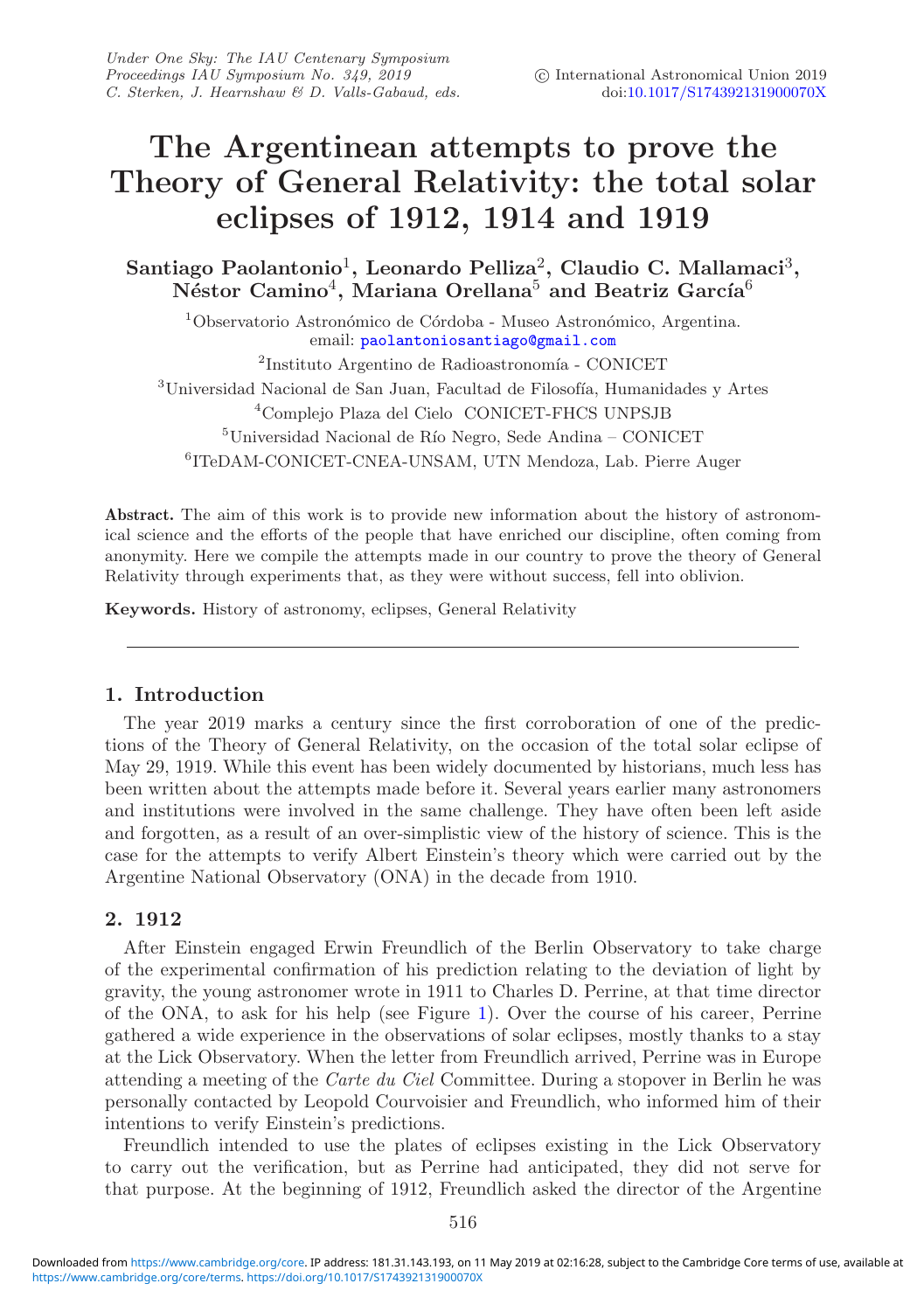<span id="page-1-0"></span>Finlandful Bu L

**Figure 1.** Letter from Freundlich to Perrine,  $9/11/1911$ , preserved at the Museum of the Astronomical Observatory of the National University of Córdoba, Argentina.

<span id="page-1-1"></span>

**Figure 2.** Cristina, state of Mina Gerais, Brazil, was the designated site to observe the eclipse of 1912. The path of totality is shown at the left, as published in the newspaper *La Argentina* from a manual plot (9/10/1912). The photograph at the right shows the cameras installed and ready to be used (Credit: Archive of Plates. OAC Library).

Observatory to take the necessary photographs during the eclipse that would be seen in Brazil on October 10 of that year. Perrine accepted the challenge and included this investigation in the expedition that was being arranged for the study of the aforementioned eclipse.

The cameras destined to obtain the photographs to confirm the predictions of Einstein can be seen in the Figure [2.](#page-1-1) The objectives of 335.3 cm focal distance, were provided by W.W. Campbell, director of the Lick Observatory, and were those used for the search of the hypothetical planet Vulcan between the Sun and Mercury.

The different instruments were installed in the outskirts of Cristina, next to a church. The main camera had a focal length of 12 metres. The cameras used to make the photographs for the verification of Einstein's theory are shown in Fig. [3.](#page-2-0) Sadly, a storm that took place some days before the event prevented the observations. The confirmation of Einstein's proposal, an historical milestone of science, could have occurred seven years in advance of 1919. In the newspaper *La Argentina*, 10/10/1912, it is possible to read *The continous rain made the observations fail almost completelly. . .*, and *The astronomers were very upset...* (Córdoba Astronomical Observatory Library).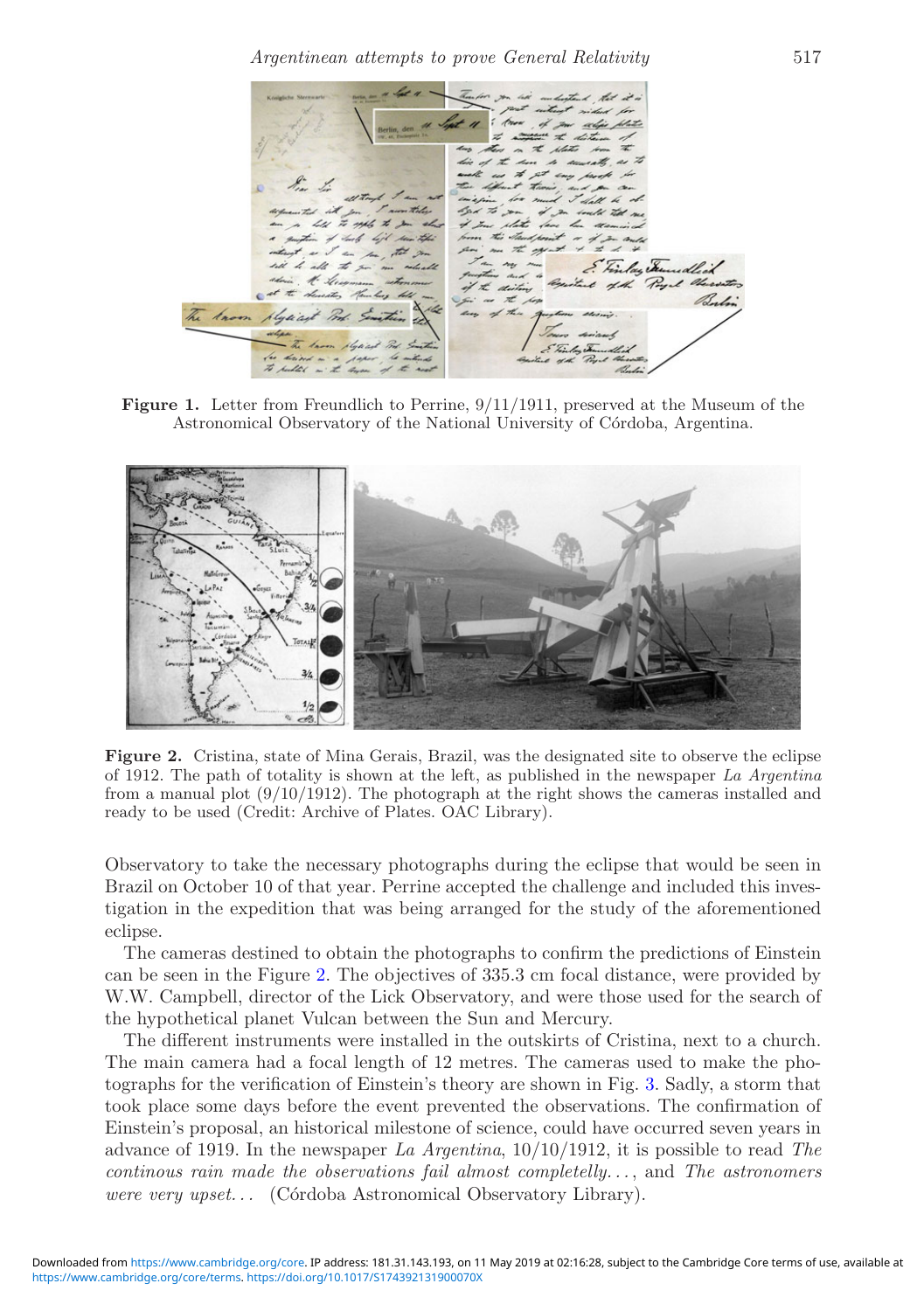<span id="page-2-0"></span>

**Figure 3.** The ONA delegation consisted of Charles D. Perrine as manager (detail above), the photographer Roberto Winter, the mechanic James O. Mulvey and one assistant astronomer, Enrique Chaudet (detail on the left) (Credit: Archive of Plates. OAC Library).



**Figure 4.** Set of instruments of the ONA; at the right back, Feodosia. (Archive of Plates. OAC Library).

## **3. 1914**

At the time of the total solar eclipse of August 21, 1914, the ONA organized a new expedition, where Einstein's theory could have been confirmed. The expedition was installed in Feodosia, Crimea, on the shores of the Black Sea. The phenomenon occurred along with the start of the Great War, so the expeditions of different observatories with the same purpose were all precluded.

Once more, the clouds blocked the observations and only a few photographs without scientific value were taken.

### **4. 1919**

Dr Perrine planned ahead the observation of the eclipse that would occur on May 29, 1919, visible from Brazil. For this purpose he exchanged numerous letters with